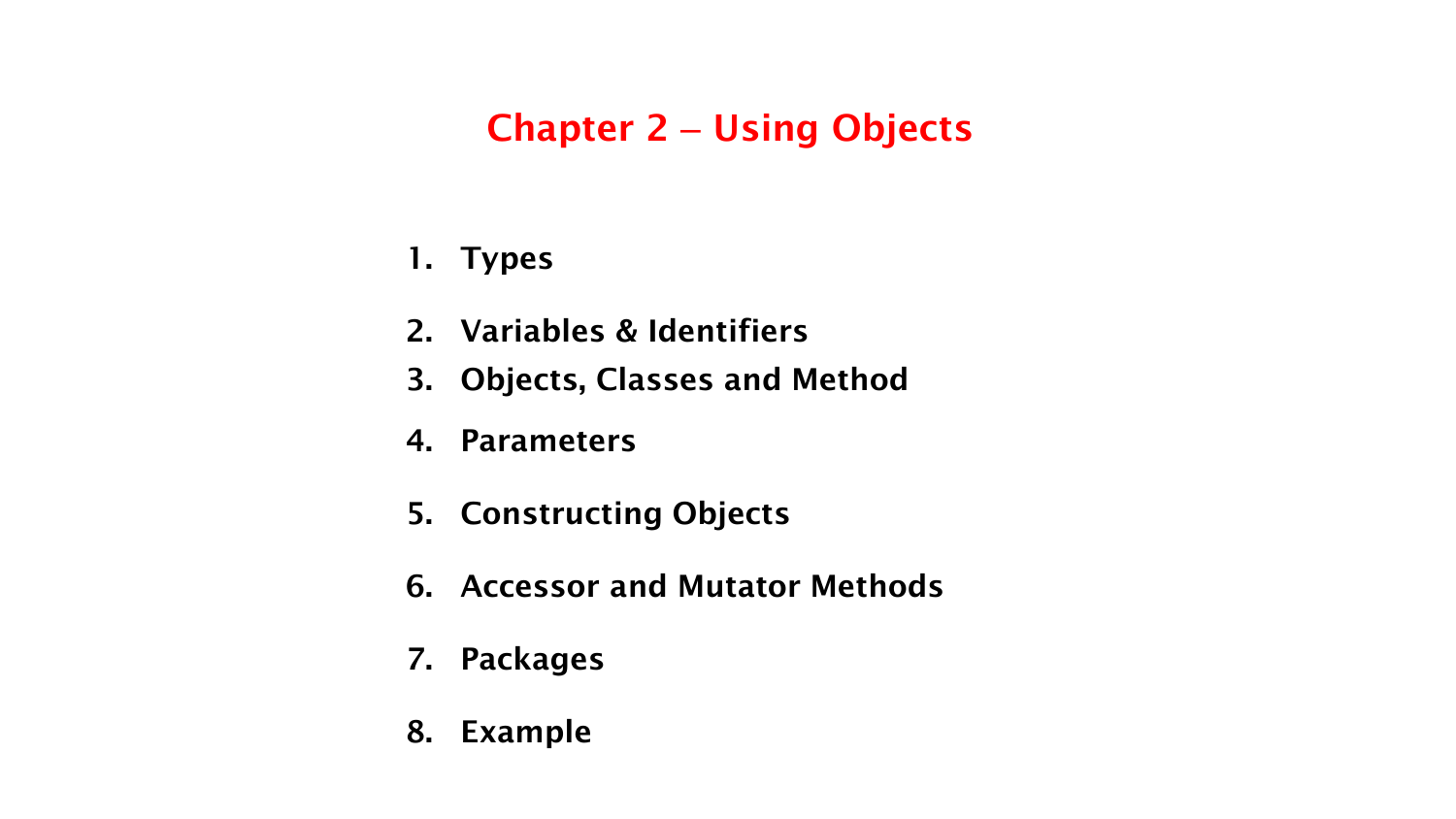•A **type** defines a set of values and the operations that can be carried out on the values

•Examples:

•*13 has type int*

•*"Hello, World" has type String*

• A type defines a set of values and the operations that can be carried out on the values

> Number types are primitive types Numbers are not objects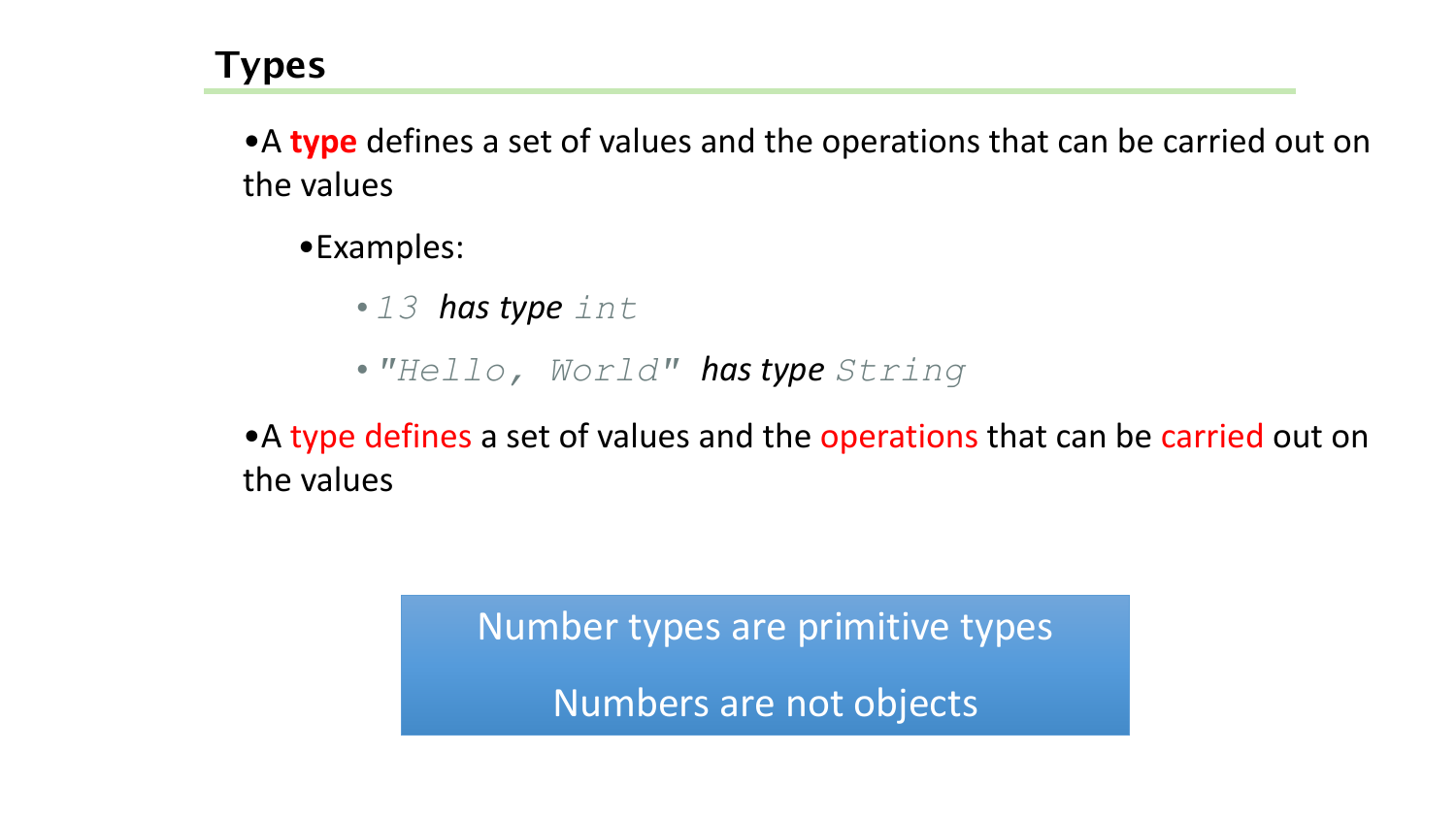### **Variables**

•Use a **variable** to store a value that you want to use at a later time

• A variable has a type, a name, and a value:

```
String greeting = "Hello, World!"
PrintStream printer = System.out;
int width = 13;
```
## **Identifiers**

•name of a variable, method, or class

- *Cannot start with a digit*
- *Cannot use other symbols such as ? or %*
- *Spaces are not permitted inside identifiers*
- *You cannot use reserved words such as public*
- *They are case sensitive*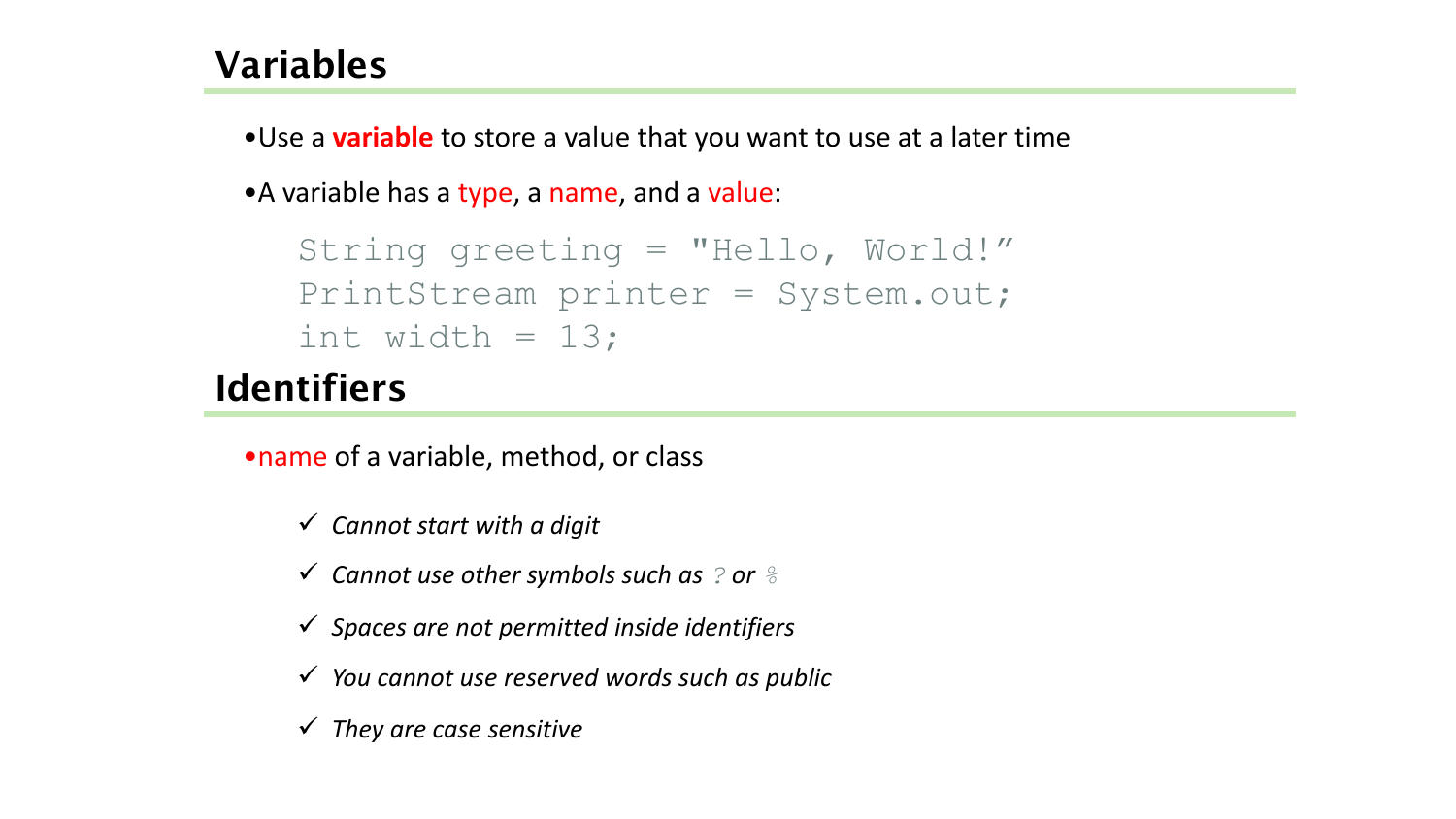### **Objects, Classes and Method**

•**Object:** entity that you can manipulate in your programs (by calling methods) •Each object belongs to a **class**

•**Class:** declares the methods that you can apply to its objects

•Class determines legal methods

•**Method:** sequence of instructions that accesses the data of an object •You manipulate objects by calling its methods

> **Overloaded method:** when a class declares two methods with the same name, but different parameters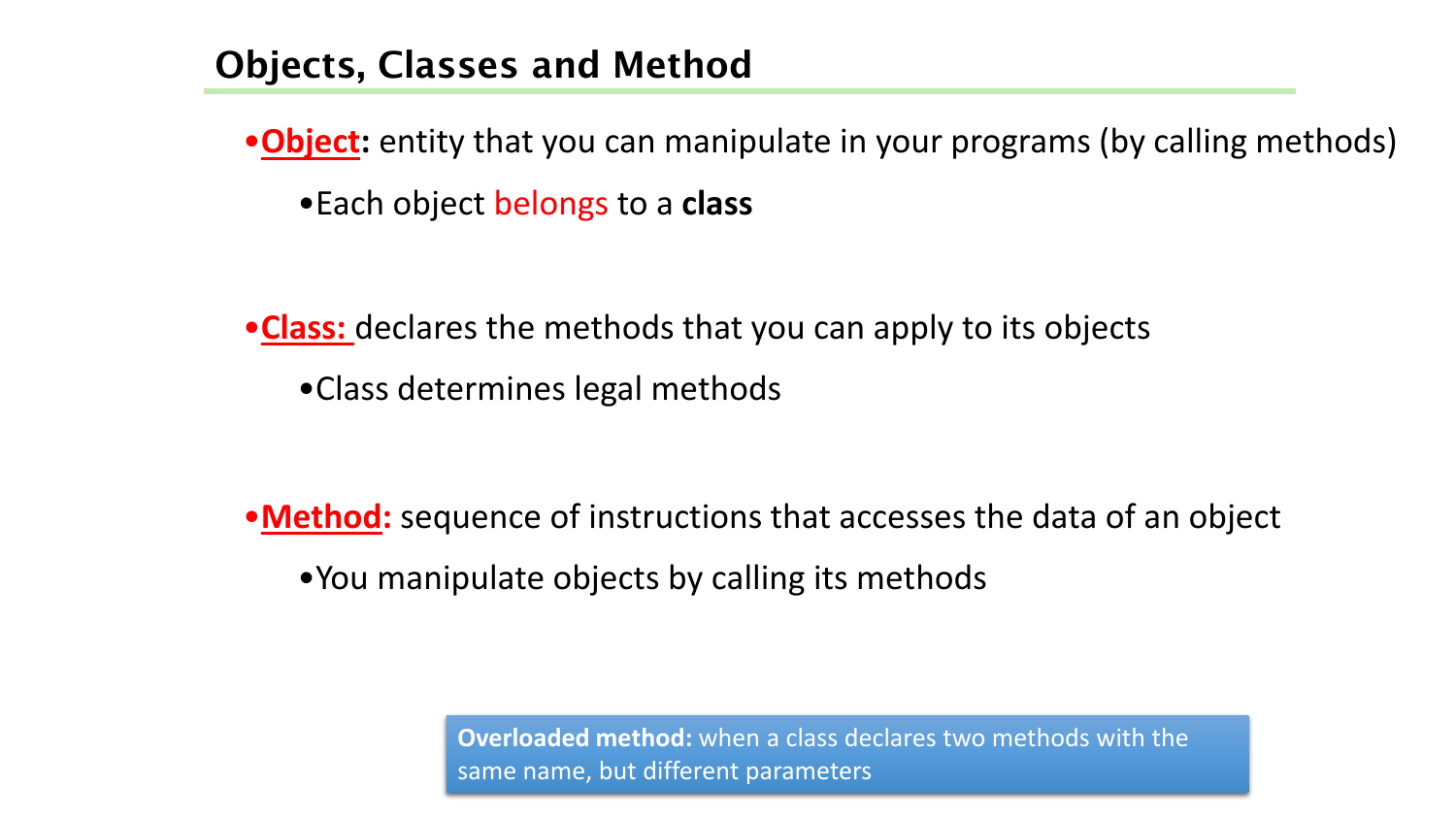•**Parameter:** an input to a method

•**Implicit parameter:** the object on which a method is invoked:

greeting.length();

•**Explicit parameters:** all parameters except the implicit parameter:

System.out.println(greeting)

•Not all methods have explicit parameters:

greeting.length() // has no explicit parameter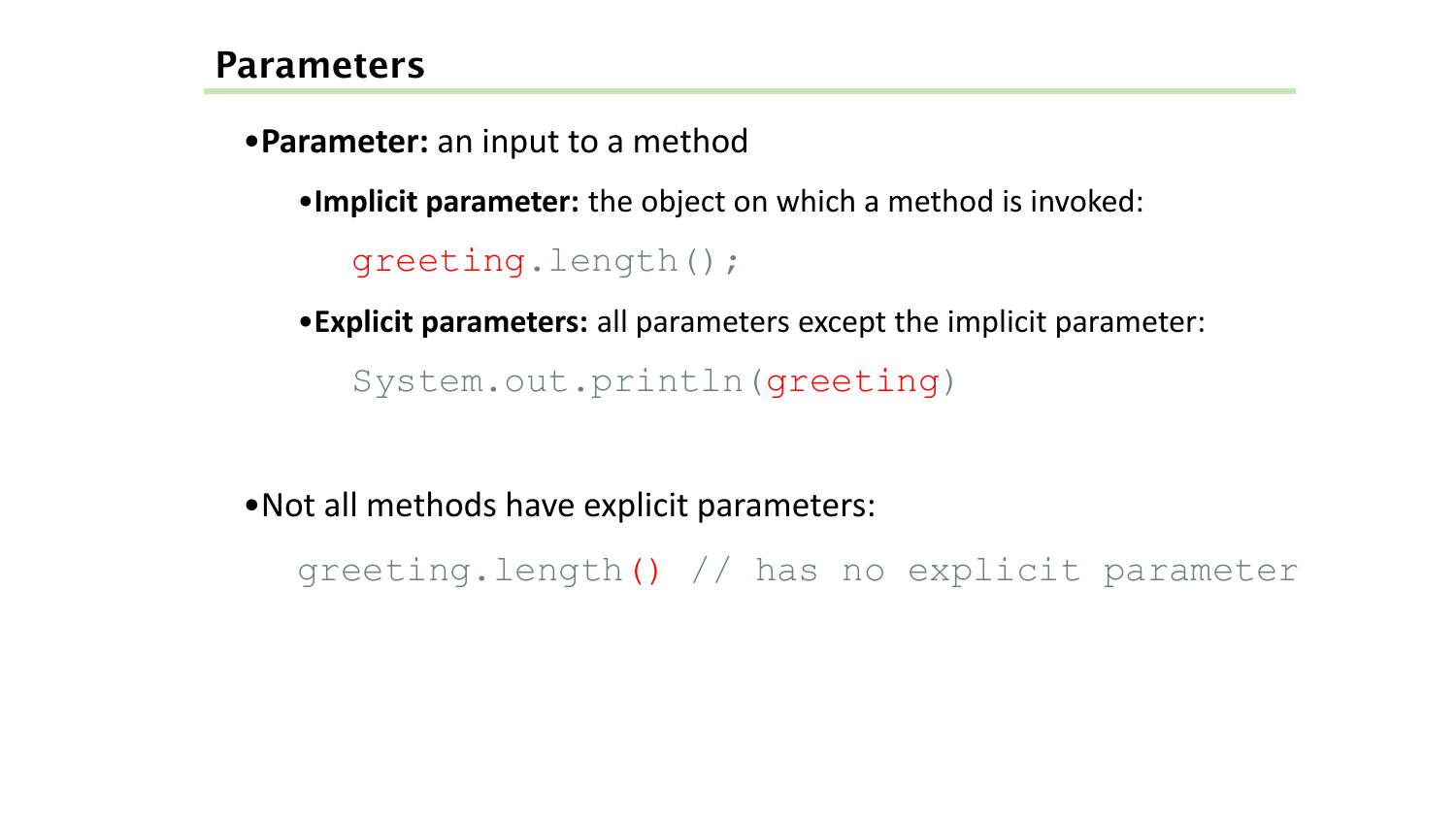## **Constructing Objects**

new Rectangle(5, 10, 20, 30)

•Detail:

*1.The new operator makes a Rectangle object* 

*2.It uses the parameters (in this case, 5, 10, 20, and 30) to initialize the data of the object* 

*3.It returns the object* 

•Usually the output of the new operator is stored in a variable:

Rectangle box = new Rectangle( $5, 10, 20,$ 30);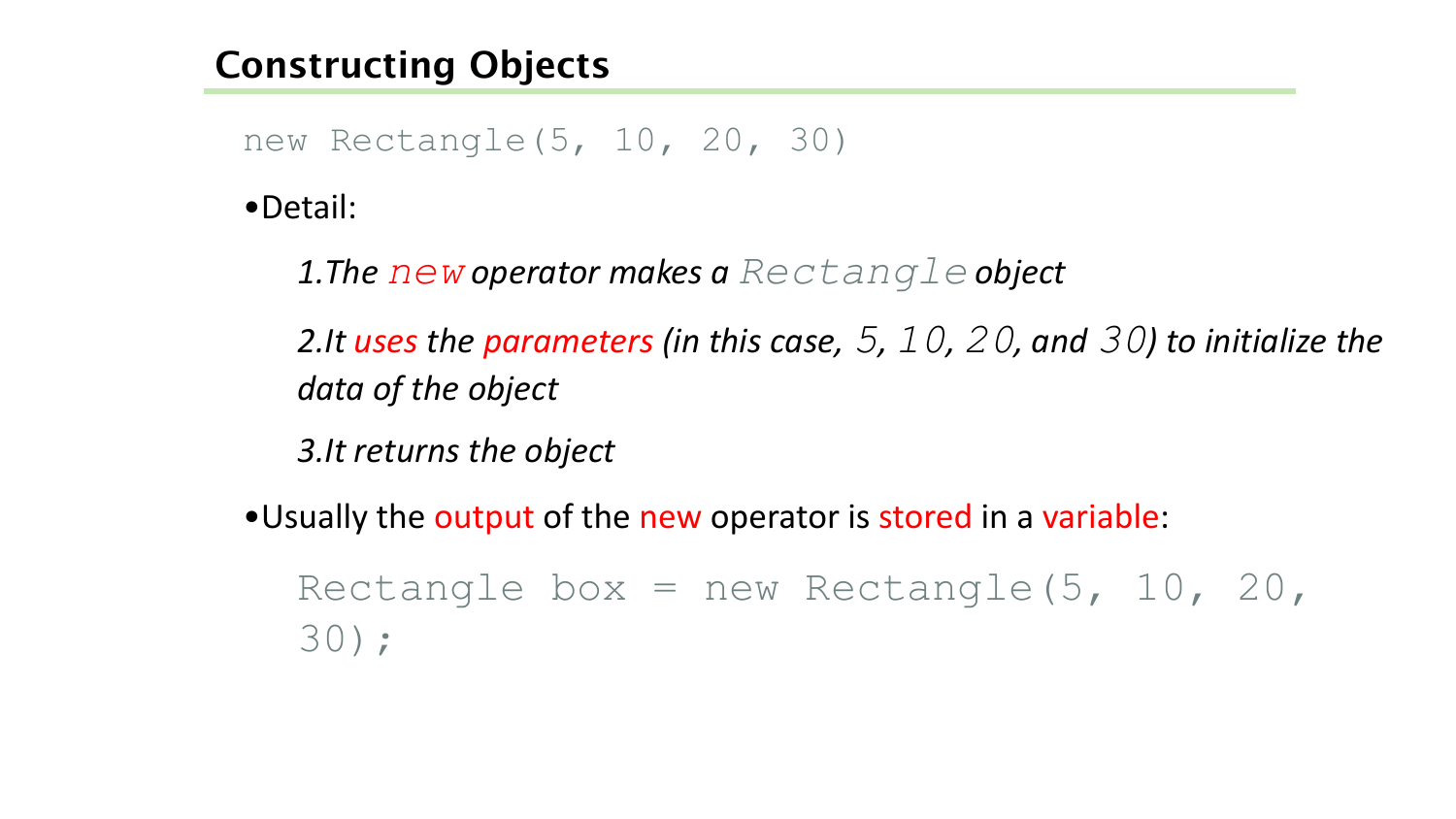#### **Accessor and Mutator Methods**

•**Accessor method**: does not change the state of its implicit parameter: double width = box.getWidth();

•**Mutator method**: changes the state of its implicit parameter:

box.translate(15, 25);

implicit parameter : "the object on which the method is invoked "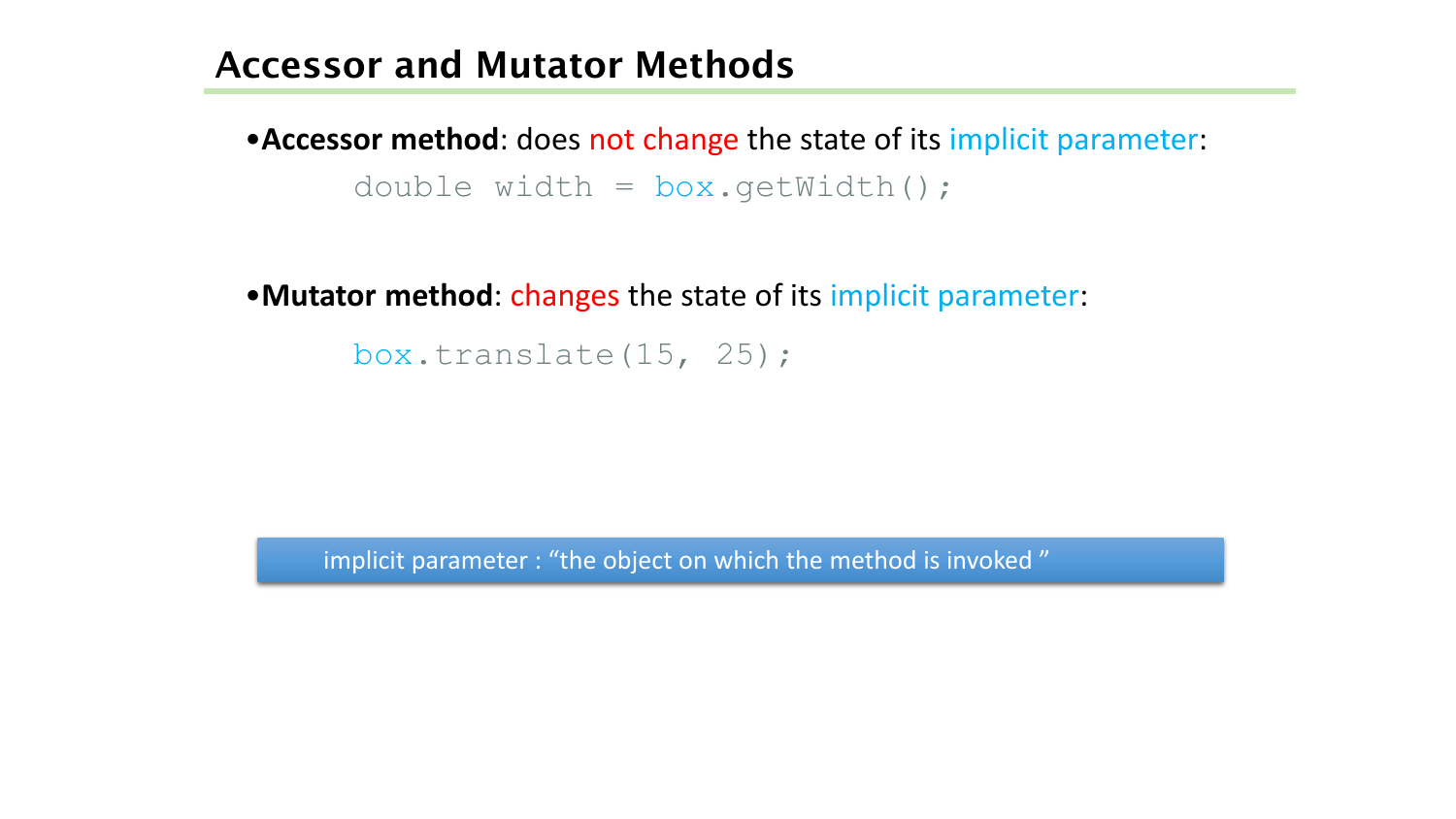•**Package**: a collection of classes with a related purpose

•Import library classes by specifying the package and class name: import java.awt.Rectangle;

> **You don't need to import classes in the java.lang package such as String and System**